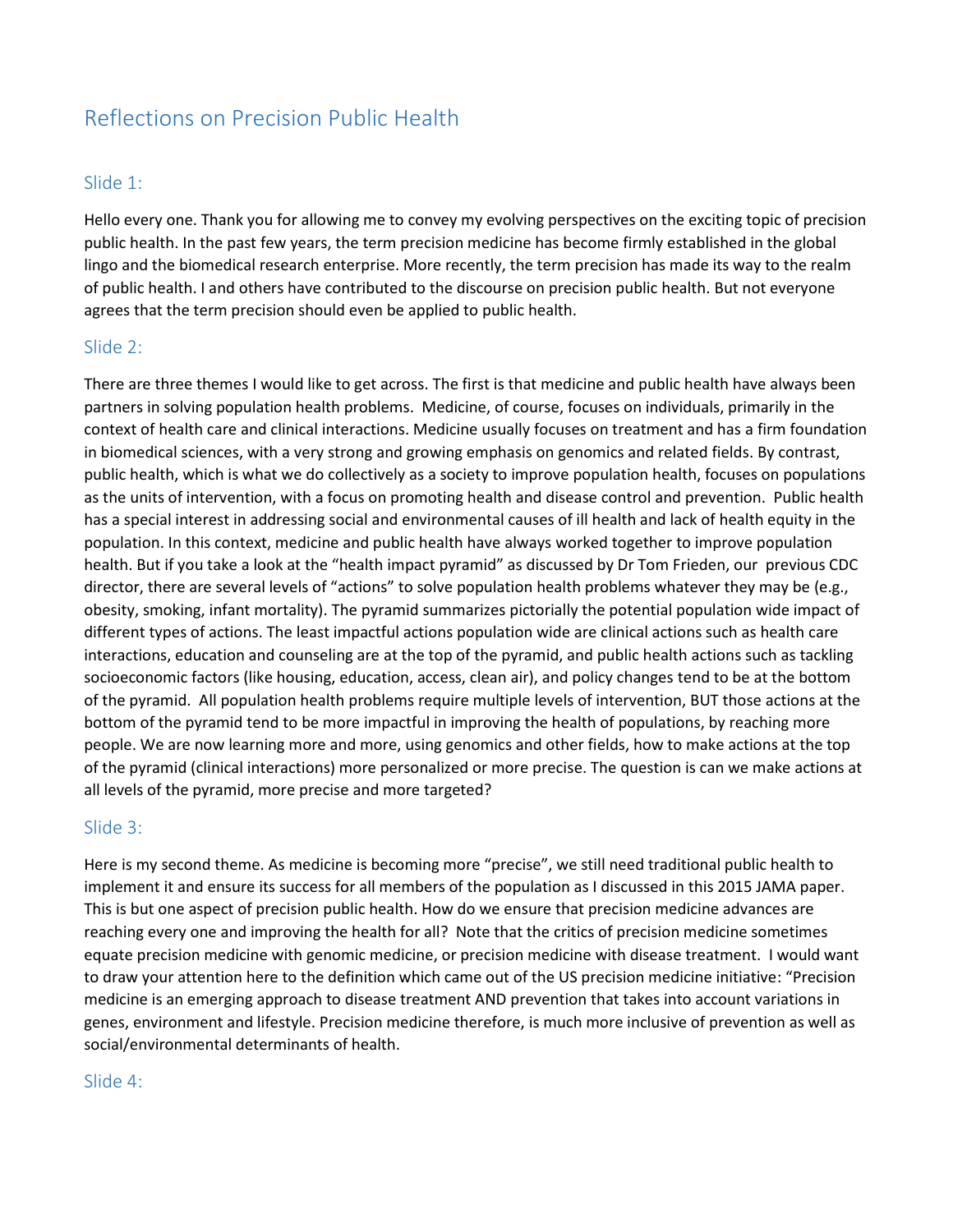One example of the way public health has helped is in the implementation of genomic medicine, long before the term precision medicine was used, is in newborn screening in the US and many countries around the world. For more than 5 decades, state run public health programs screen more than 4 million newborns every year to identify babies with now 30 or more genetic, metabolic or other conditions. Newborn screening is probably the largest existing precision public health program in the world. Through organized societal efforts, we are looking for "needles in the haystack" to diagnose babies early in life, with varying conditions such as PKU, cystic fibrosis, sickle cell disease and others. Newborns with these conditions have high risks of preventable morbidity, mortality and disability unless interventions are started early in life. Before newborn screening existed as a public health program, these babies were routinely missed in clinical practice, necessitating an organized public health approach to find them. With advances in technologies such as whole genome sequencing, scientific as well as societal discussions are now occurring about the use of sequencing in newborn screening or other periods during life to find people at high risk of preventable diseases

## Slide 5:

One public health area in genomics that has matured over the past few years is hereditary cancer which accounts for about 5-10% of all cancers. Persons at high risk of certain cancers (such as BRCA mutations and Lynch syndrome) collectively affect more than 1 million people in the US alone and most people don't know it. Existing evidence guidelines can be implemented now to save lives and prevent premature cancers in affected people and their relatives. In the US, we are fine tuning our public health approach to find affected persons through provider and public education, addressing healthcare systems limitations, developing policies, collecting population impact data through surveillance and surveys and addressing lab quality and health disparities. These and other activities are traditional public health functions that are geared to help a subset of the population that could be helped by precision medicine. Perhaps there will come a day when population screening (similar to newborn screening) can occur to find these persons and other high risk genetic conditions such as familial hypercholesterolemia but this requires more evidence and policy analysis.

### Slide 6:

My third theme here is that just like medicine is increasingly becoming more precise, public health as an enterprise to improve population health can become more precise in its activities beyond just the applications of precision medicine in the population. It is not just about "genes, drugs and diseases" as Dr Bill Riley, director of the NIH Office of Behavioral and Social Science Research said a couple of years ago.

# Slide 7:

The notion of precision in public health is really simple but its execution more complex. I have elaborated on it in this 2016 paper. In its simplest conceptulatization, it is about the use of new technologies to provide the right intervention to the right population at the right time. Dr Sue Desmond-Hellman and colleagues from the Gates used a simple example of targeting resources with more precision to address health problems around the world. For example in the fight against Malaria, a program to combat it in Lagos can serve 10% of the Nigeria population in 1% of the area. Another example is that mosquito control can be most cost effective in densely populated areas such as Rio De Janeiro. The idea of targeted public health action is not new. But now there are new tools and technologies such as data linkages, geographic information systems, fit bits, and yes genomics and other fields that could enhance our ability to assess population health problems with more precision so that we can develop and implement the right policies and programs that can improve population health.

### Slide 8: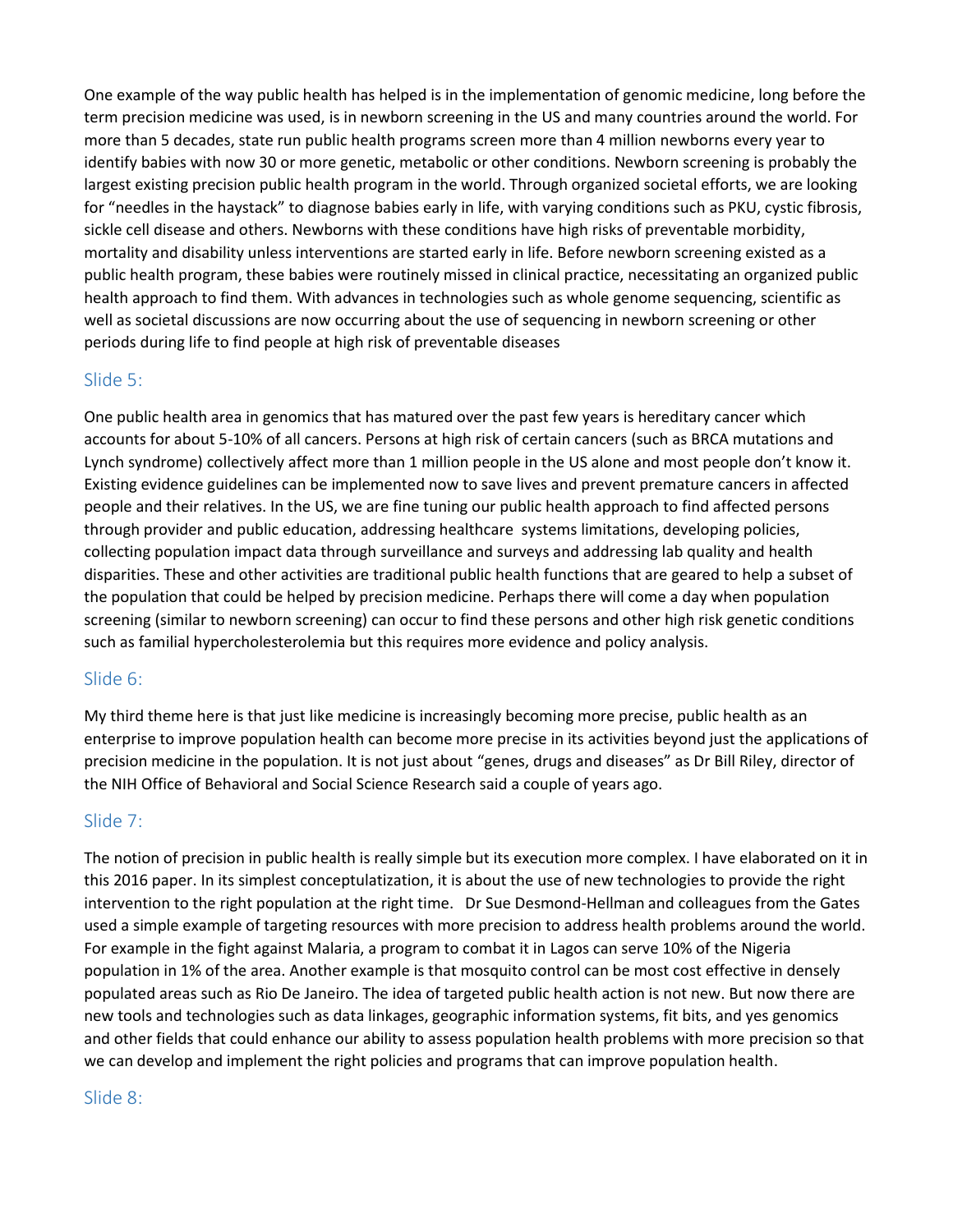Let's use the example of pathogen genome sequencing in public health practice as one example of precision public health. Pathogen genomics and bioinformatics have transformed public health laboratory surveillance, which provides data for monitoring trends, detecting outbreaks, and conducting public health investigations and response to infectious-disease outbreaks. In the past, surveillance systems have relied on clinical laboratories to identify pathogens from patient isolates, report results, or send isolates to health-department laboratories for additional characterization that took hours to days of work. Today, sequencing is starting to replace traditional microbiology techniques. One example shown here as part of the CDC Advanced Molecular Detection is in detecting and controlling foodborne outbreaks. Millions of people in the United States are affected by foodborne illnesses, resulting in more than 100,000 hospitalizations and 3,000 deaths each year. Most cases are not associated with recognized outbreaks, although more than 1,000 outbreaks are investigated annually. A collaborative nationwide Listeria whole-genome sequencing project demonstrated that sequencing was effective in identifying more clusters, attributing them to specific sources. The results also showed that outbreak clusters are caught earlier, potentially preventing severe illnesses and deaths.

### Slide 9:

Here is another example of precision public health that has nothing to do with genomics and all to do with geography! In this cross-sectional proof of concept modeling study of 4 US urban areas, extraction of built environment (ie, both natural and modified elements of the physical environment) information from more than 100,000 space images using convolutional neural networks to assess associations between the built environment and obesity prevalence. The study showed that physical characteristics of a neighborhood (eg, the presence of parks, highways, green streets, crosswalks, diverse housing types) can be associated with variations in obesity prevalence across different neighborhoods. Note on the left the actual obesity rates by area in Seattle and LA with darker shaded areas with higher prevalence of obesity. Compare the observed obesity rates with the predicted rates as essentially spotted from space on the right hand. A remarkable similarity. This is what prompted the caption in one news media coverage about "Artificial intelligence spotting obesity from space."

#### Slide 10:

Obviously this is one study and the field of big data and artificial intelligence is still going through a hype cycle and methodologic growing pains as I talked about in my 2014 commentary with John Ioannidis: Big data meets public health. As we try to understand the various determinants of health that include the ones below the skin (molecules, biomarkers) and the ones above the skin (social, environmental factors), plenty of data are coming our way and we are not just yet ready to be able to use it all at both the individual or population levels. A few years ago, John Quakenbush a bio-informatics expert from Harvard University made a joke about John Snow and his work to track the 1854 cholera epidemic to the broad street pump in London. He said it took John Snow weeks and months to put together the epidemiology of broad street pump and the association with illness. He said today, a few strokes of computer analyses will pinpoint GPS data in relation to the epidemic and solve the outbreak within hours rather than weeks or months.

### Slide 11:

Just to summarize my three these and evolving thoughts on precision public health: 1) We need both medicine and public health to improve population health: 2) As medicine becomes more "precise" with genomics and other tools, public health is needed to implement it to save lives and ensure health equity of precision medicine applications; 3) But perhaps most importantly, we are entering a new era of "precision" in public health beyond just precision medicine that requires more evidence & evaluation. Does this all merit the use of new terms like precision medicine or precision public health? Perhaps not, as the recent NEJM commentary seems to imply. In my mind, we should not let words get in the way of collaboration between medicine and public health in solving population health problems. New technologies are not an end, but a means that, if used judiciously and